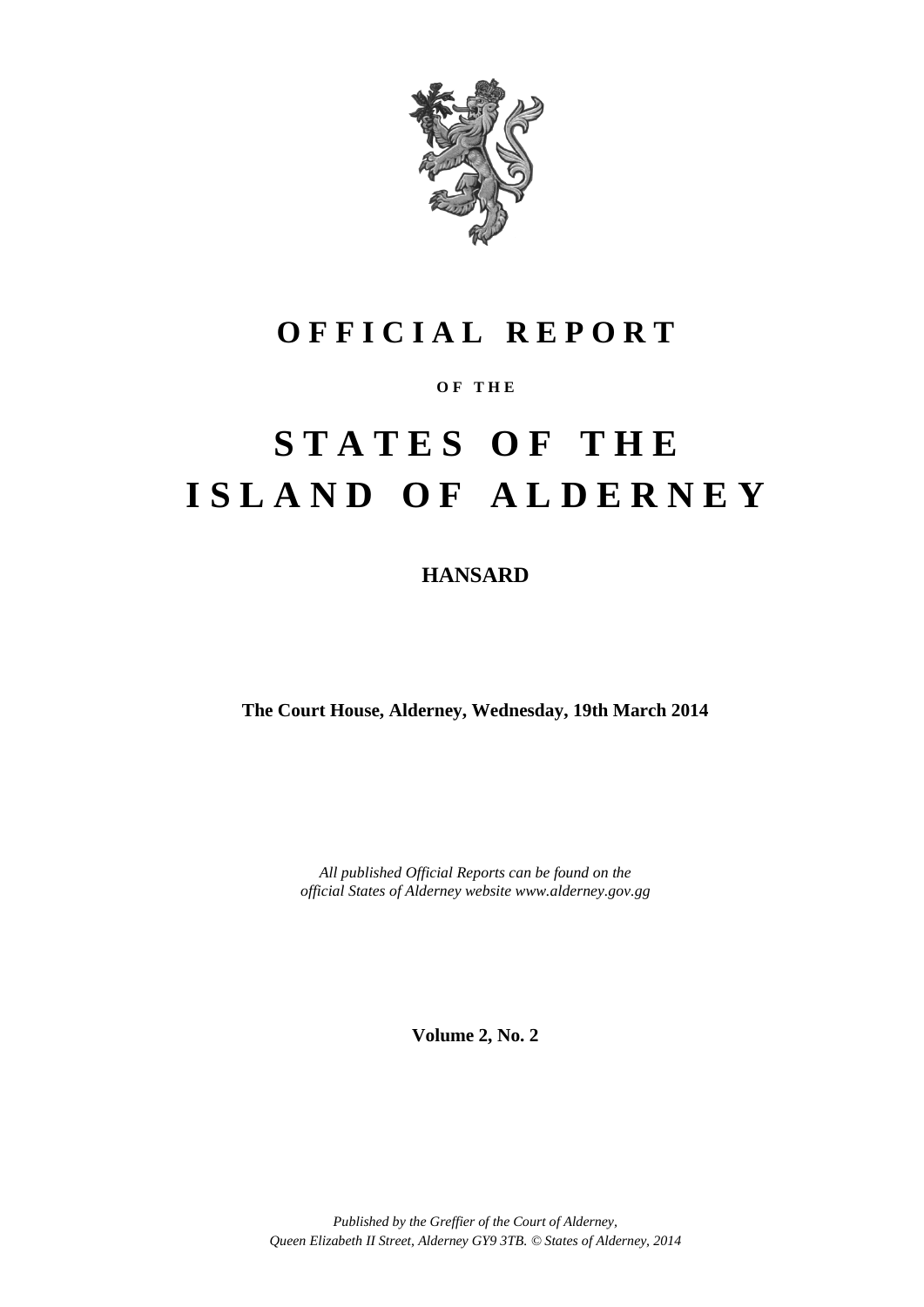#### **Present:**

#### **Mr Stuart Trought, President**

**Members** Mr Raymond Berry Mr Matthew Birmingham Mr Neil Harvey Mr Louis Jean Mr Robert McDowall Mr Steve Roberts Mr Chris Rowley Mr Francis Simonet Mr Ian Tugby

### **Representative of the Lieutenant Governor:**

Colonel Colin Mason

**The Greffier of the Court** Mrs Sarah Kelly

### **Business transacted**

| IV. Commonwealth Parliamentary Association – Mr Roberts elected to Management Committee35                                                                                                       |
|-------------------------------------------------------------------------------------------------------------------------------------------------------------------------------------------------|
| V. Election of Alderney Representatives to sit in the Guernsey States of Deliberation – Mr Harvey<br>elected as Alderney Representative; Mr Birmingham elected as Alternative Representative 36 |
| VI. The Building (Alderney) Regulations, 2014 – Resolved not to be annulled 38                                                                                                                  |
|                                                                                                                                                                                                 |
|                                                                                                                                                                                                 |
| IX. The Alderney (Application of Legislation) (Food and Drugs) Ordinance, 2014 – Approved45                                                                                                     |
| X. The Separation, Maintenance and Affiliation Proceedings (Alderney) (Amendment) Law, 2014 –                                                                                                   |
| XI. The Road Traffic (Compulsory Third-Party Insurance) (Commencement and Application of<br>Provisions) (Alderney) Ordinance, 2014; and The Motor Vehicles (International Motor Insurance       |
|                                                                                                                                                                                                 |
|                                                                                                                                                                                                 |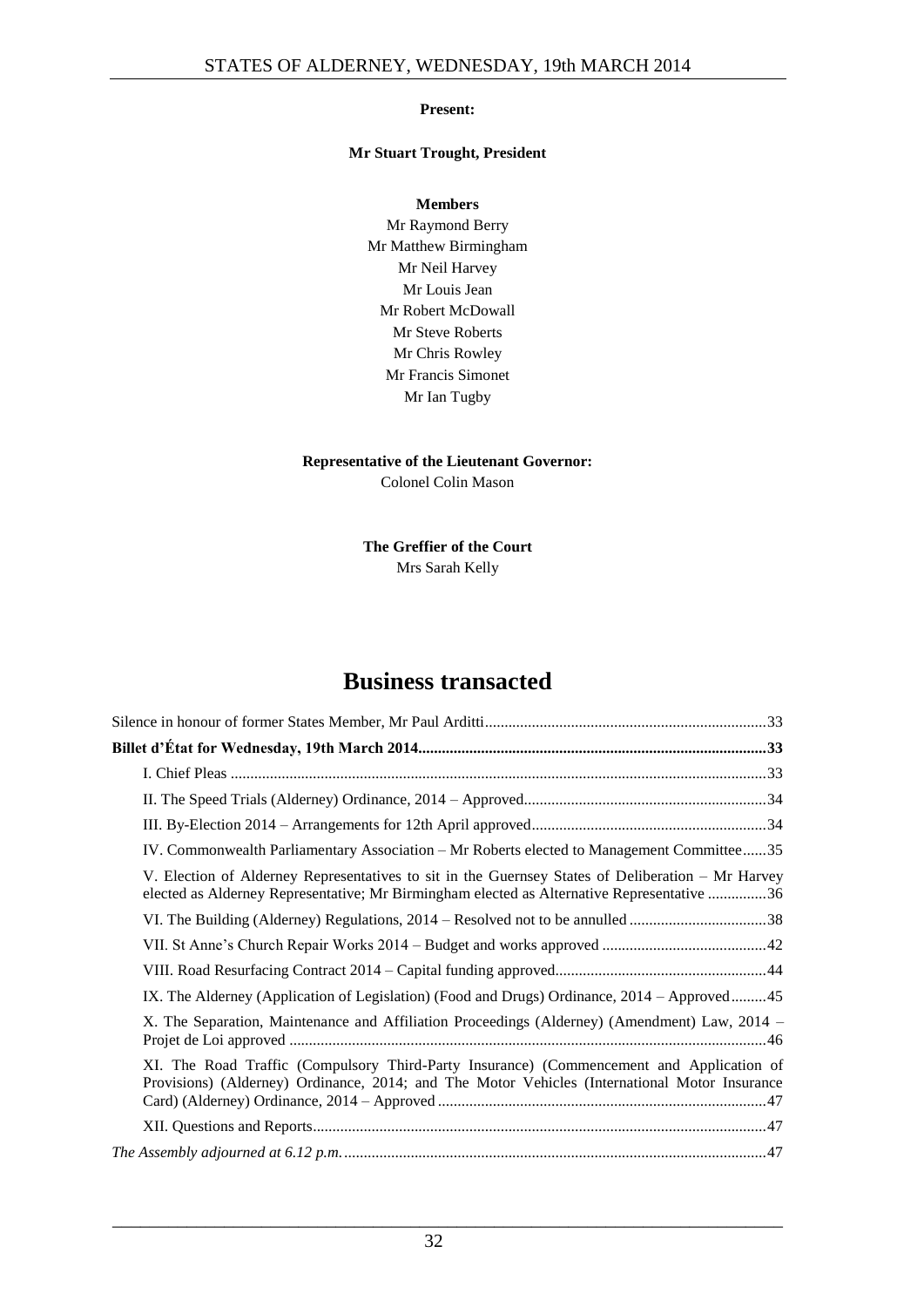### States of Alderney

*The States met at 5.30 p.m. in the presence of Colonel Colin Mason, a representative of His Excellency Air Marshal Peter Walker, C.B., C.B.E. Lieutenant-Governor and Commander-in-Chief of the Bailiwick of Guernsey*

[THE PRESIDENT *in the Chair*]

### **PRAYERS**

#### *The Greffier*

#### **Silence in honour of former States Member, Mr Paul Arditti**

<span id="page-2-0"></span>**The President:** Let us convene a minute's silence for our missing States Member before we start. Thank you.

*Members stood in silence.*

<span id="page-2-1"></span>**The President:** Thank you very much.

### **ROLL CALL**

*The Greffier*

## Billet d'État for Wednesday, 19th March 2014

#### **I. Chief Pleas**

<span id="page-2-2"></span>**The President:** Madam Greffier, if you would move to Item I, please.

10 **The Greffier:** Sir, Item I is the Chief Pleas and as of Friday, I have received no Chief Pleas, sir.

**The President:** Thank you very much indeed.

Mr Simonet as the Convener, would you like to make your initial report on the People's Meeting, please?

15

5

**Mr Simonet:** Yes, sir. On this Item I, one person questioned the process. It was confirmed that the request for Chief Pleas should be lodged with the President four days before the States meeting.

**The President:** Could you also report on the number of people present, as well, please?

#### 20

**Mr Simonet:** Yes, sir. There were four States Members excluding the Convener, 15 members of the public, which was 1.2% of the electoral roll, and three press.

**The President:** Thank you very much, Mr Simonet.

 $25$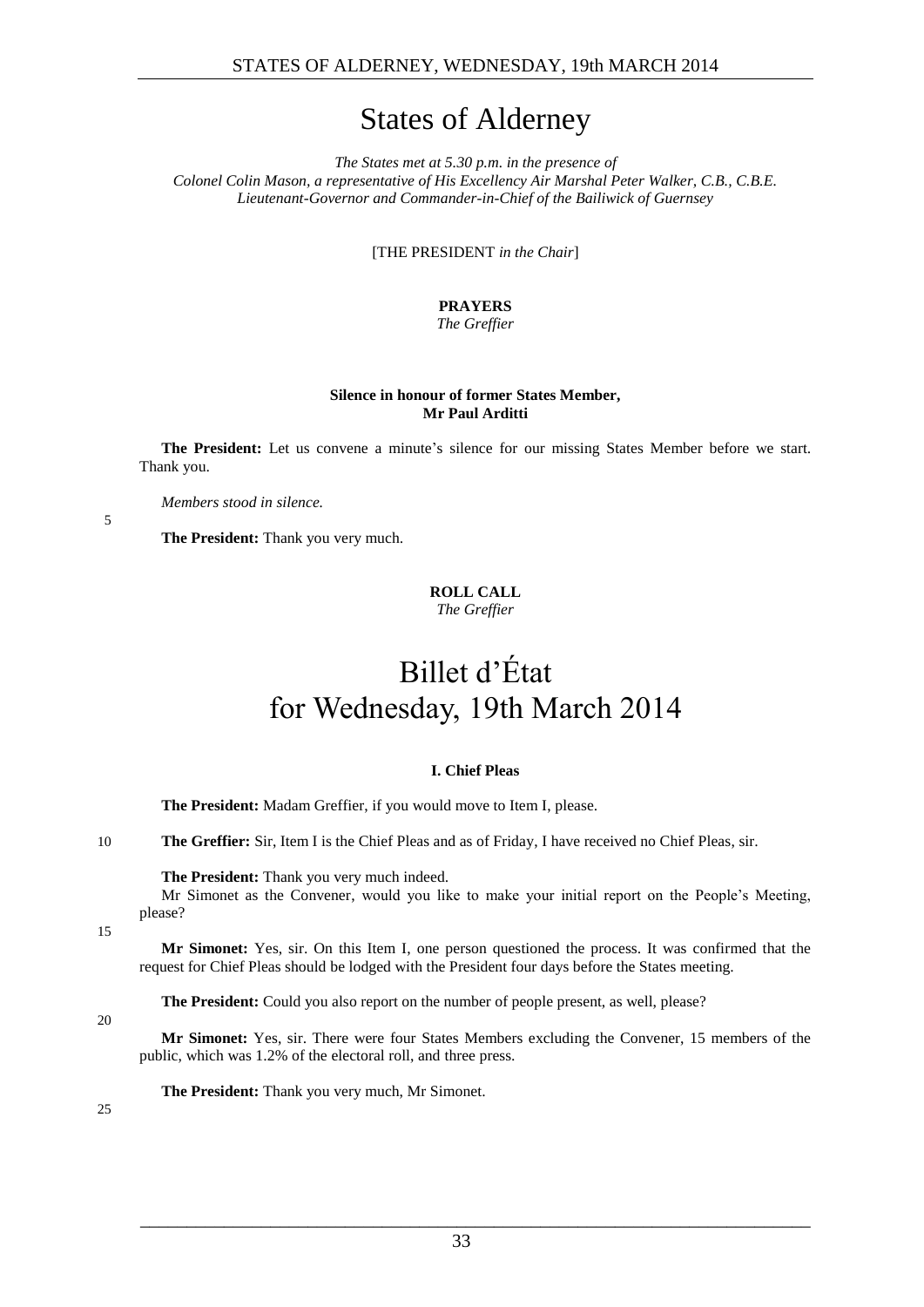#### **II. The Speed Trials (Alderney) Ordinance, 2014 – Approved**

<span id="page-3-0"></span>*Item II.*

*The States is asked to approve 'The Speed Trials (Alderney) Ordinance, 2014'.*

**The President:** In that case, Madam Greffier move on to Item II, please.

**The Greffier:** Sir, Item II is The Speed Trials 2014. The States is asked to approve 'The Speed Trials (Alderney) Ordinance, 2014'.

**The President:** Thank you very much. Mr Simonet, as Convener, were there any comments from the People's Meeting on the Speed Trials?

**Mr Simonet:** There were no comments on this Item, sir.

35

30

**The President:** Thank you very much indeed. Mr Rowley, I believe you wish to propose this Item?

**Mr Rowley:** Yes, that is right, sir. I would like to propose it.

40

**The President:** Thank you very much. Mr Harvey, I believe you wish to second this?

**Mr Harvey:** Indeed, I am very happy to second this.

45

**The President:** Thank you very much indeed. Does any Member wish to speak on this Item?

- **Mr Rowley:** Yes, sir. I would just like to say I am pleased to be able to report that the Guernsey Kart 50 and Motor Club applied to the General Services Committee for permission to organise a three-day Sprint and Hill Climb event from the 18th to 20th September this year. The Committee having delegated permission to the Chief Executive's office has noted the times and dates of the event and raised no objection. The necessary Ordinance has been prepared.
- The Ordinance will allow competing vehicles to exceed the speed limit etc. and to permit the closure 55 along the course (a) on the road extending from Whitegates to Route des Mielles, that is Corbletts Bay car park, (b) the road extending from Le Grand Val, Judges Pond, to Tourgis Hill and (c) Tourgis Hill along the extent of the Hill Climb course, from the road junction of the Petit Val with Route de Picaterre to the junction of Tourgis Hill Road with Le Grand Val.

As in past years, the Guernsey Kart and Motor Club have undertaken to put in place all necessary safety 60 precautions and to liaise with the Police, Ambulance and Fire Service for these events.

Sir, I would be grateful if 'The Speed Trials (Alderney) Ordinance, 2014' is placed before the States of Alderney.

**The President:** Thank you, Mr Rowley.

65 Does any other Member wish to speak on this Item?

Then, Madam Greffier, I think you can take it that the States has approved The Speed Trials (Alderney) Ordinance, 2014. Thank you.

**The Greffier:** Sir.

#### **III. By-Election 2014 – Arrangements for 12th April approved**

<span id="page-3-1"></span>*Item III.*

*The States is asked to approve of the arrangements for the By-Election 2014 to be held on Saturday, 12th April 2014.*

70 **The President:** We move to Item III, please.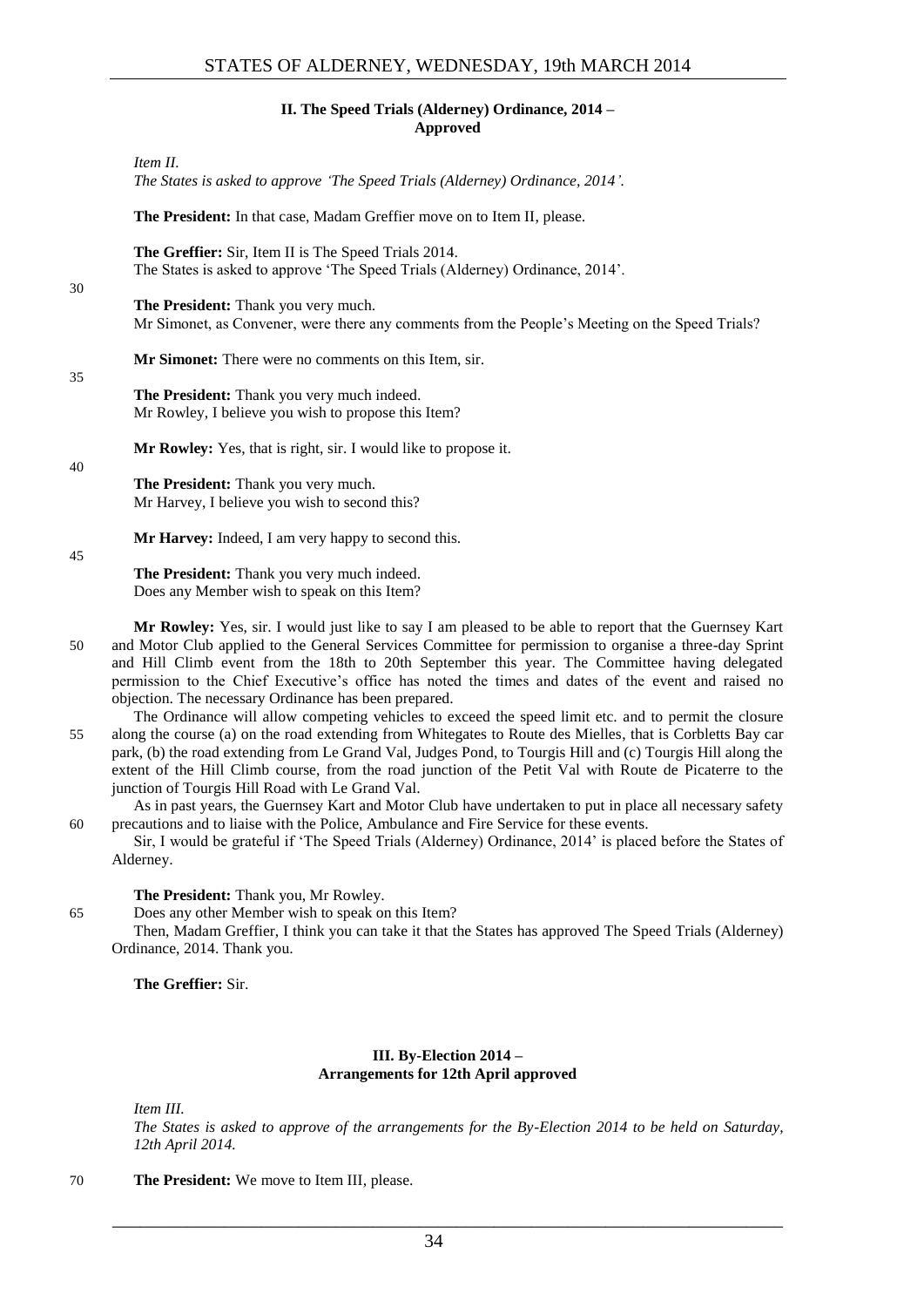#### **The Greffier:** Item III, sir, is the By-Election 2014.

The States is asked to approve the arrangements for the By-Election 2014 to be held on Saturday, 12th April 2014.

75 **The President:** Thank you very much, Madam Greffier. Mr Simonet as Convener, please?

**Mr Simonet:** There were no comments on this Item, sir.

80 **The President:** Thank you.

If you would care to remain on your feet, you can propose this. Thank you.

**Mr Simonet:** Yes, sir. This is just the standard statutory requirement for the By-Election, which I am pleased to propose.

85

**The President:** Thank you very much. Mr McDowall, I believe you wish to second this?

**Mr McDowall:** Yes, I would like to second it, Mr President, thank you.

90

**The President:** Thank you very much. Does any Member wish to speak on Item III, By-Election? Madam Greffier, you can take that as approved, please.

#### 95 **The Greffier:** Sir.

#### **IV. Commonwealth Parliamentary Association – Mr Roberts elected to Management Committee**

<span id="page-4-0"></span>*Item IV.*

*The States is asked to elect one member to sit on the Management Committee in the affairs of the Alderney Branch of the Commonwealth Parliamentary Association (the President being ex-officio Chairman) in place of Mr Paul Arditti.*

**The President:** We move on to Item IV, please.

**The Greffier:** Sir, Item IV is the Commonwealth Parliamentary Association.

The States is asked to elect one member to sit on the Management Committee in the affairs of the 100 Alderney Branch of the Commonwealth Parliamentary Association, the President being *ex-officio* Chairman, in place of Mr Paul Arditti.

**The President:** Thank you very much. Mr Simonet as Convener?

105

**Mr Simonet:** Yes, sir. One person asked whether the Convener had someone in mind for the position. I replied that the election of members was a matter for the States Members at the States meeting.

**The President:** Thank you very much, Mr Simonet.

110 Now, as we are going to be voting, we have to decide whether we are going to take this vote by the default position, which is written vote, or whether we are going to vote for a verbal vote.

Madam Greffier, would you care to explain the details behind that, please?

**The Greffier:** Yes, sir. Section 20 of the Rules of Procedure states that voting for elections in the States 115 of Alderney are to be carried out by written ballot.

However, Members can resolve to have voting by another manner, but of course, they will need a proposer and a seconder for that, if required.

Just to say that in the last set of elections, it was proposed and seconded that we have an open verbal ballot.

120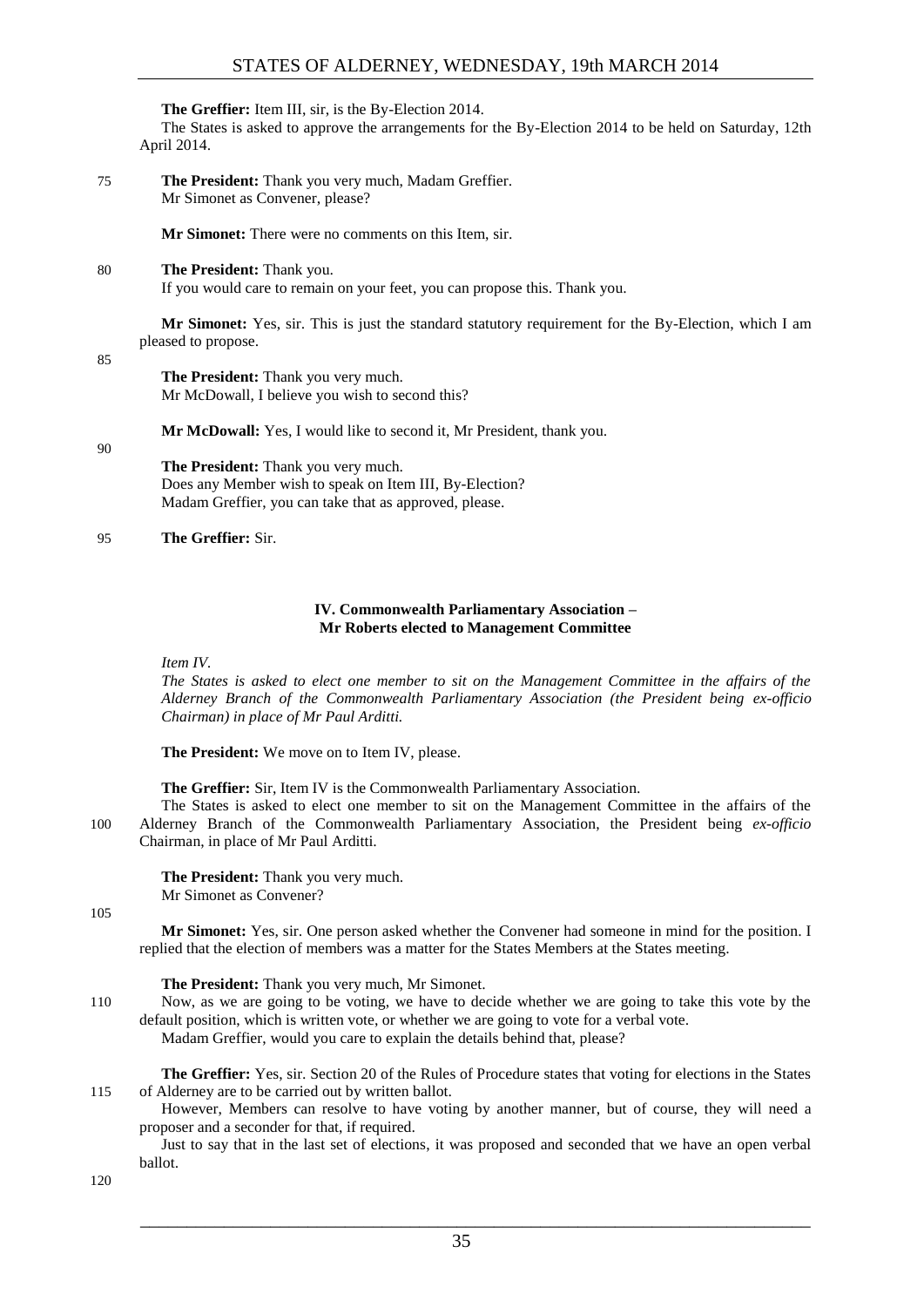**The President:** Thank you very much. Mr Simonet, I believe you wish to propose the resolution that we take this by open ballot?

**Mr Simonet:** I do indeed, sir.

125 I would be pleased if the States would recommend an open ballot on this.

**The President:** Thank you very much. Do you have a seconder for this proposition, please?

130 **Mr Berry:** I will second that, sir.

**The President:** Thank you very much, Mr Berry. Does any other Member wish to speak with regard to whether we have an open ballot or closed ballot? Madam Greffier, I think the resolution is passed. We may proceed with an open vote.

#### **The Greffier:** Sir.

135

**The President:** We can now move to the actual Item – who we want to take as the member of the Commonwealth Parliamentary Association – and I will ask any Member if they wish to propose anybody 140 for this position?

**Mr Simonet:** Yes, I would be pleased to propose Mr Steve Roberts, sir.

**Mr President:** Mr Steve Roberts, thank you very much.

145 Mr Birmingham?

**Mr Birmingham:** Yes, I would be delighted to second him.

#### **The President:** Thank you very much.

150 Does any other Member wish to propose anybody else for this position? We have no other proposals, Madam Greffier. Therefore, I think it right to congratulate Mr Steve Roberts on being elected to the CPA.

**Mr Roberts:** Thank you very much.

#### <span id="page-5-0"></span>**V. Election of Alderney Representatives to sit in the Guernsey States of Deliberation – Mr Harvey elected as Alderney Representative; Mr Birmingham elected as Alternative Representative**

*Item V.*

*Following the procedure as laid out in the Resolution of The States of Alderney dated 18th October 2006 and the Plebiscite election of 1st December 2012, the States is asked:*

*(a) to elect Mr Neil Harvey to be the Alderney Representative to sit in the Guernsey States of Deliberation for 2014, and* 

*(b) to elect one other member as the Alternative Representative for 2014 to sit in the Guernsey States of Deliberation.* 

155 **The President:** We move to Item V, please.

**The Greffier:** Sir, Item V is the Election of the Alderney Representative to sit in the Guernsey States of Deliberation.

Following the procedure as laid out in the Resolution of The States of Alderney dated 18th October 160 2006 and the Plebiscite election of 1st December 2012, the States is asked to elect Neil Harvey to be the Alderney Representative to sit in the Guernsey States of Deliberation for 2014; and to elect one other Member as the Alternative Representative for 2014 to sit in the Guernsey States of Deliberation

#### **The President:** Thank you very much indeed.

165 Mr Simonet as Convener, were there any comments on this, please?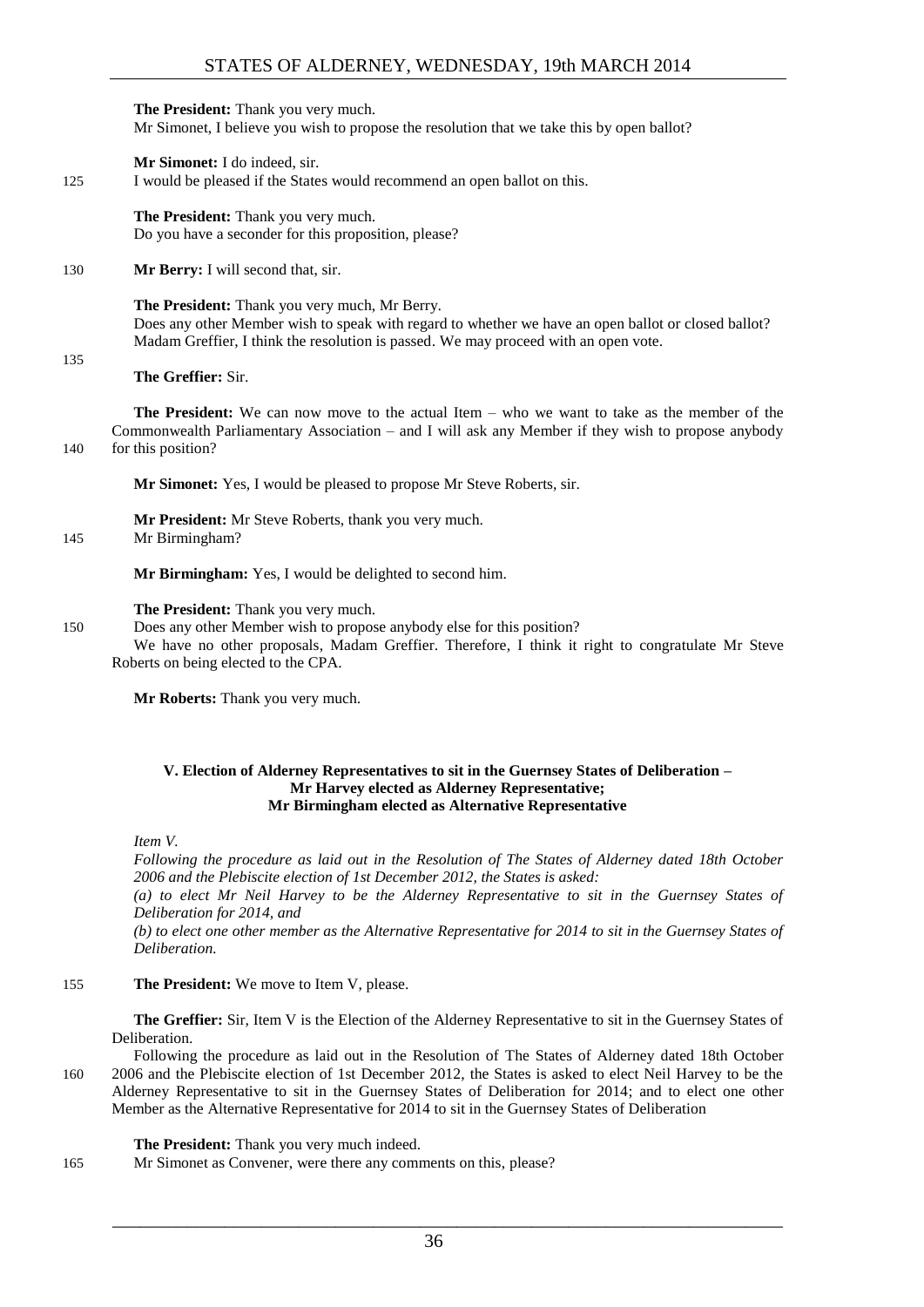**Mr Simonet:** The same person as spoke on the previous Item queried whether the States had someone in mind for the vacant position. The Convener again stated that this was a matter for the States Members at the States meeting. The questioner stated that the public had not been consulted. The Convener informed 170 him that Mr Harvey had stood for election and the convention was that any additional appointees were a matter for the States.

**The President:** Thank you very much indeed.

We are going to take this in two sections, two votes, section (a) and then we are going to have to get 175 somebody proposed for section (b). We have already decided this evening that we are taking votes by open vote.

So I think, we will take Item V(a) to elect Mr Neil Harvey to sit on the States. I think if you just put that to the vote, please Madam Greffier.

#### 180 **The Greffier:** Sir.

*A vote was taken and the results were as follows:*

| <b>FOR</b>        | <b>AGAINST</b> |
|-------------------|----------------|
| Mr Tugby          | None           |
| Mr Birmingham     |                |
| Mr Berry          |                |
| Mr Jean           |                |
| Mr Harvey         |                |
| Mr Simonet        |                |
| Mr McDowall       |                |
| Mr Rowley         |                |
| <b>Mr Roberts</b> |                |

#### 185 **The Greffier:** Thank you.

That is passed unanimously, sir.

**The President:** Thank you very much, Madam Greffier.

We move on to Item V(b), to elect one other Member as the Alternative Representative for 2014 to sit in 190 the Guernsey States of Deliberation.

Does any Member wish to propose anybody for this position? Mr Simonet.

**Mr Simonet:** I would indeed, Mr President. I would like to propose Mr Matt Birmingham.

#### 195 **The President:** Mr…?

**Mr Simonet:** Mr Matt Birmingham.

**The President:** Thank you very much indeed.

200 Do I have a seconder?

**Mr Berry:** I will second that, sir.

**The President:** Does any other Member wish to put someone forward for this position?

**Mr Jean:** I would like to speak, sir, if I may, on this part of the proposition. I have –

**Mr President:** In that case, you can rise and speak.

210 **Mr Jean:** Thank you.

Sir, Members of the States, in speaking on this Item regarding the appointment of a third candidate for the Alderney Representative (**The President:** Fourth.) or Alternative Representative – surely this should be a by-election, as the public have no say in these matters, and I do not believe we have been faced with a situation such as this before, although I stand to be corrected.

 $205$ 

215 The public are concerned about their own lack of a voice in these matters, as has been clearly pointed out by Mr Simonet – representation without election.

Those years ago when the Constitution and Review Committee, Guernsey wrote to all the Alderney residents on the electoral roll requesting their views as to how they would like to proceed as to the voting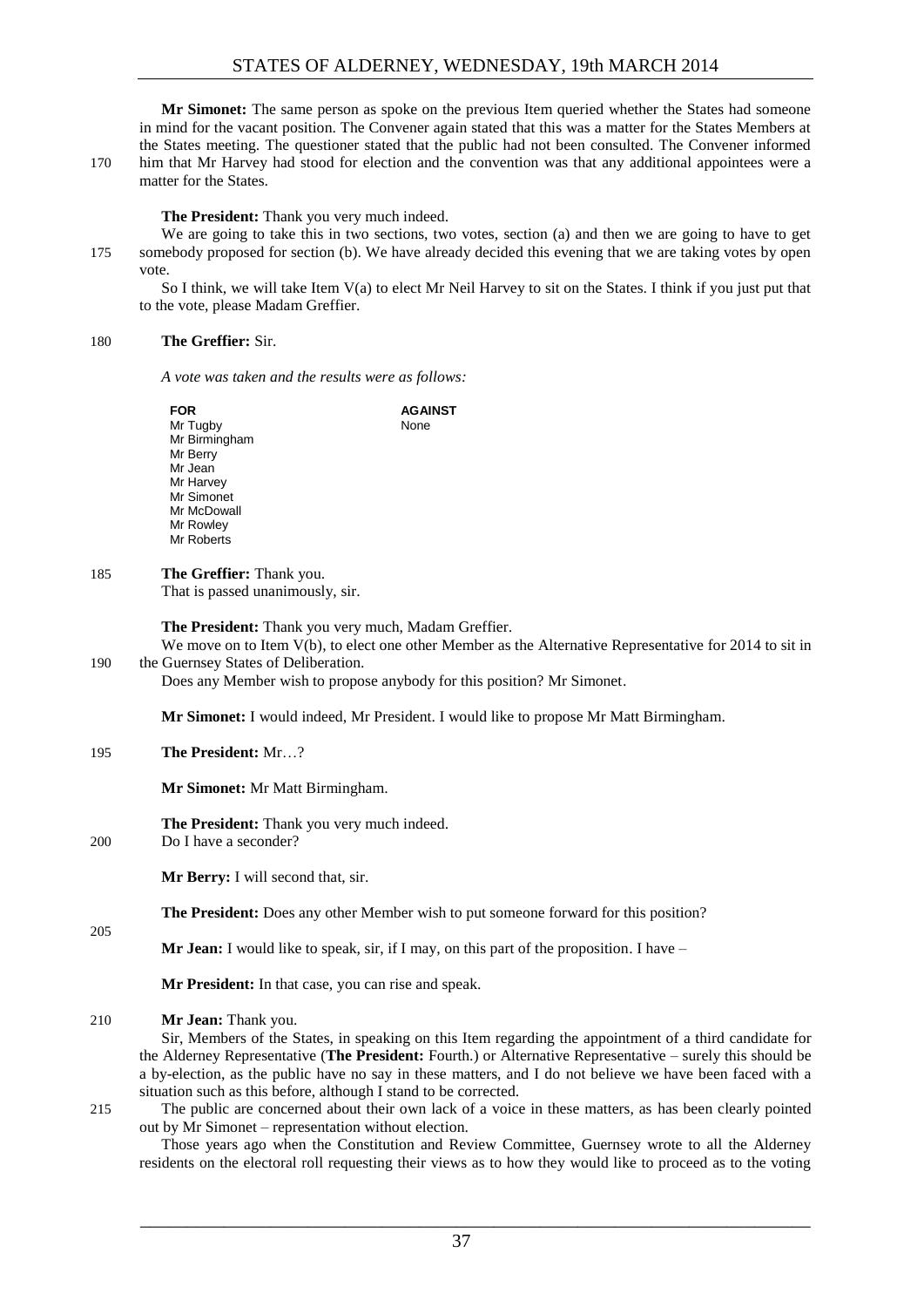electorate – would they like to elect their Alderney reps? Forty-seven percent wanted the States' 220 involvement to be discontinued. These views were ignored by the States of that day.

I shall vote against this part of the proposal.

#### **The President:** Thank you, Mr Jean.

Madam Greffier, for the sake of the record, would you please read out the procedures as laid down, so it 225 is clear to all the public and Mr Jean why this is being done.

#### **The Greffier:** Yes, sir.

The Alderney Representatives Law says that the Alderney Representatives to the States of Guernsey Deliberations are voted in by the States of Alderney.

230 In relation to how the view of the public is sought in relation to that, we have a Plebiscite Procedure and the first Plebiscite Procedure, sir, I believe was 2006, which gained the public view of who should represent them in Guernsey, and the States resolved at that time to follow that view.

But of course, sir, we are in a position where we have a place free for the States of Guernsey Alternative Representative and sir, these States are tasked with voting that Representative in.

235

**The President:** Thank you very much indeed. And the precedent is there, for example Mr Rowley was not on the Plebiscite and was appointed by the States.

#### **The Greffier:** Yes, sir.

240

**The President:** What I would say, with regard to any of these Laws or Procedures, if there is strong enough public feeling for people wanting to change, the States, of course, do have the authority to ask for this to be changed. So this is not imposed on anybody from above. These have been passed by the States, by previous States, and they remain in force until they are changed by the States.

245

**Mr Jean:** Thank you.

**The President:** Thank you very much.

At which stage, we will move to Item V(b) to continue with the election which has been proposed and 250 seconded, and I will ask again, does anybody else wish to propose anybody else, apart from Mr Matt Birmingham who has already been proposed for this position? Thank you very much.

Seeing as we have someone who is not in total agreement, Madam Greffier, would you please put the election of Mr Birmingham to the vote.

#### 255 **The Greffier:** Sir.

*A vote was taken and the results were as follows:*

| FOR           | <b>AGAINST</b> | <b>ABSTAINED</b> |
|---------------|----------------|------------------|
| Mr Tugby      | Mr Jean        | Mr Roberts       |
| Mr Birmingham |                |                  |
| Mr Berry      |                |                  |
| Mr Harvey     |                |                  |
| Mr Simonet    |                |                  |
| Mr McDowall   |                |                  |
| Mr Rowley     |                |                  |

**The Greffier:** Thank you. Sir, that is passed, seven votes, sir.

#### 260

**The President:** Thank you very much indeed.

#### **VI. The Building (Alderney) Regulations, 2014 – Resolved not to be annulled**

<span id="page-7-0"></span>*Item VI.*

*The States is asked to resolve that 'The Building (Alderney) Regulations, 2014' not be annulled.*

**The President:** We will move on to Item VI, please.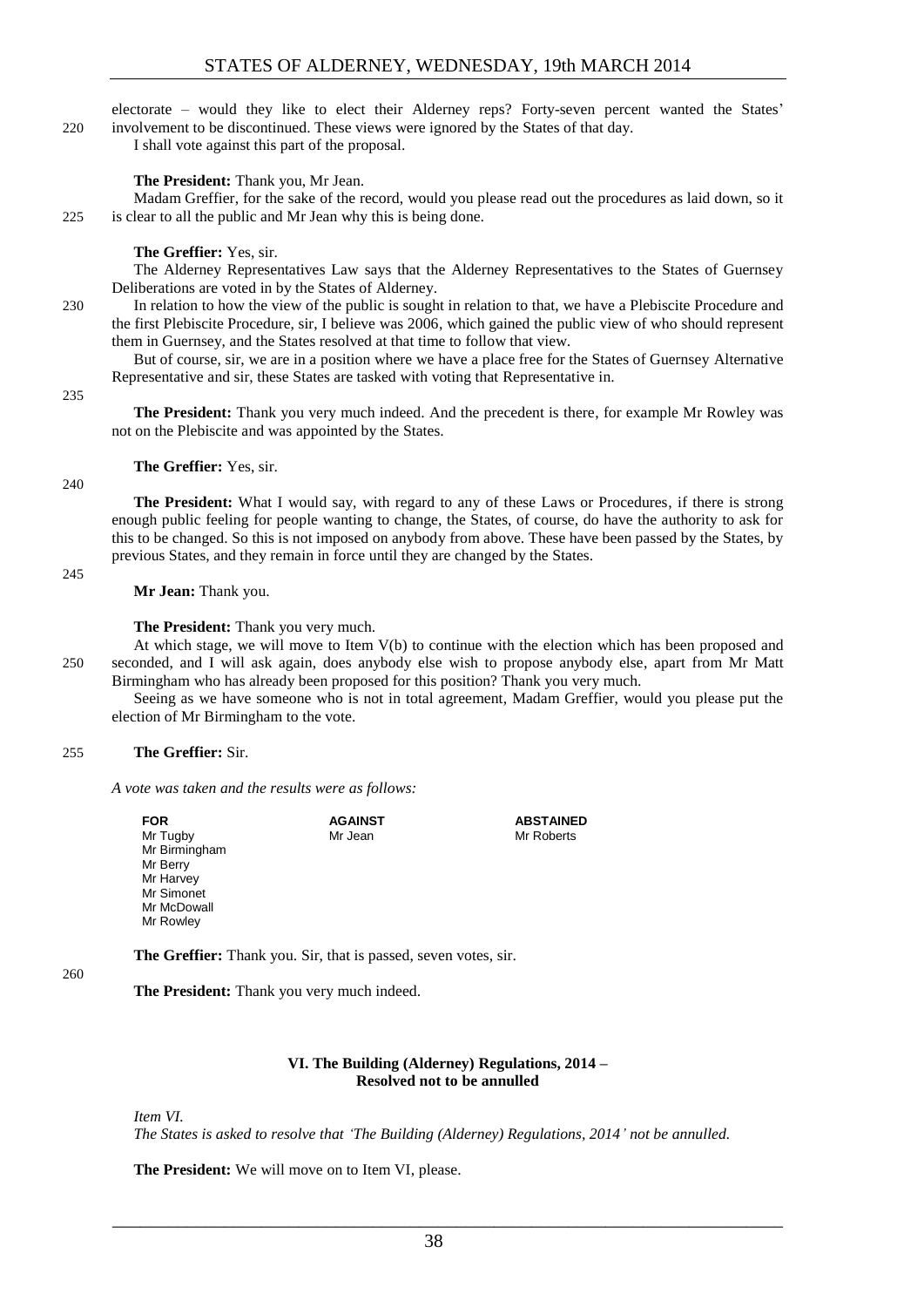**The Greffier:** Item VI, sir, is The Building (Alderney) Regulations, 2014. 265 The States is asked to resolve that those Regulations not be annulled.

**The President:** Thank you very much.

Mr Simonet, as Convener, where there any comments on this in the People's Meeting, please?

270 **Mr Simonet:** Yes, sir. One person said that he thought the Regulations were a good thing but queried who would enforce the Regulations. The Convener said that there were members of staff whose responsibility it is to inspect buildings and to ensure compliance. One other person said, referring to page 82 of the Regulation, that it was necessary to ensure that there were adequate qualified individuals on the Island to install appliances which needed to be tested.

275

**The President:** Thank you very much indeed. Mr Birmingham, I believe you wish to propose this?

#### **Mr Birmingham:** Thank you, Mr President, fellow Members, ladies and gentlemen.

280 As you will no doubt remember, in January 2014, we debated the Building Development Control (Alderney) (Amendment and Fees) Ordinance, 2014. This Ordinance included changes to section 39 of the BDCC Law – the section which gives the Committee the power to create building regulations. These changes had to be made to the Law to enable the legal adoption of modern building regulations, and subsequently up-to-date building regulations were approved by the Building Development Control 285 Committee at a meeting of the Committee on 13th January.

However, the Building and Development Control Law also requires that any new regulations must be laid before the full States after they are created by the Committee, as this is standard provision in nearly every Alderney and Bailiwick Law where regulations are to be adopted on the recommendation of a States Committee, and the reason for this is that it gives the power to the States to annul those regulations, should

- 290 they choose to do so. This is to ensure that the legislature, in this case the States of Alderney, as Alderney's Parliament, has some scrutiny of the regulations which are made by the Committee rather than by the States itself. And, so this accounts for the rather unusual wording of the proposition in that it requests regulations not to be annulled, as those regulations have already been put in force by the Committee, and it now comes to this body to ensure that they are well scrutinised.
- 295 It is rare for a States Member to ask for a debate on regulations as to whether they should be annulled. But the standard provision in the Law is there simply so that there is provision for scrutiny of those regulations and to annul them if they vote to do so.

I hope this explains the Item satisfactorily and that Members will support the BDCC's decision and vote not to annul the adoption of the new Building Regulations.

300

#### **The President:** Thank you very much.

Mr Simonet, I believe you wish to second this?

**Mr Simonet:** Yes, sir. I would be pleased to second this. I have nothing to add at this stage, sir, but I 305 would reserve the right to speak later if I feel it is necessary.

**The President:** Thank you. Does any other States Member wish to comment on Item VI?

#### 310 **Mr McDowall:** Yes, I do, have something.

#### **The President:** Mr McDowall.

**Mr McDowall:** Yes, I am going to support these, but I find them extraordinarily detailed and 315 prescriptive, when it comes down to finding things like urinals and sanitary ware and so on. It is extraordinarily prescriptive. Next thing they will be advising what sort of drapes we have on the windows! I do support it, but it is extraordinarily detailed and prescriptive.

Thank you.

320 **The President:** I think you will find they already do that on certain occasions, and so it would not be anything new. *(Laughter)*

Mr Jean.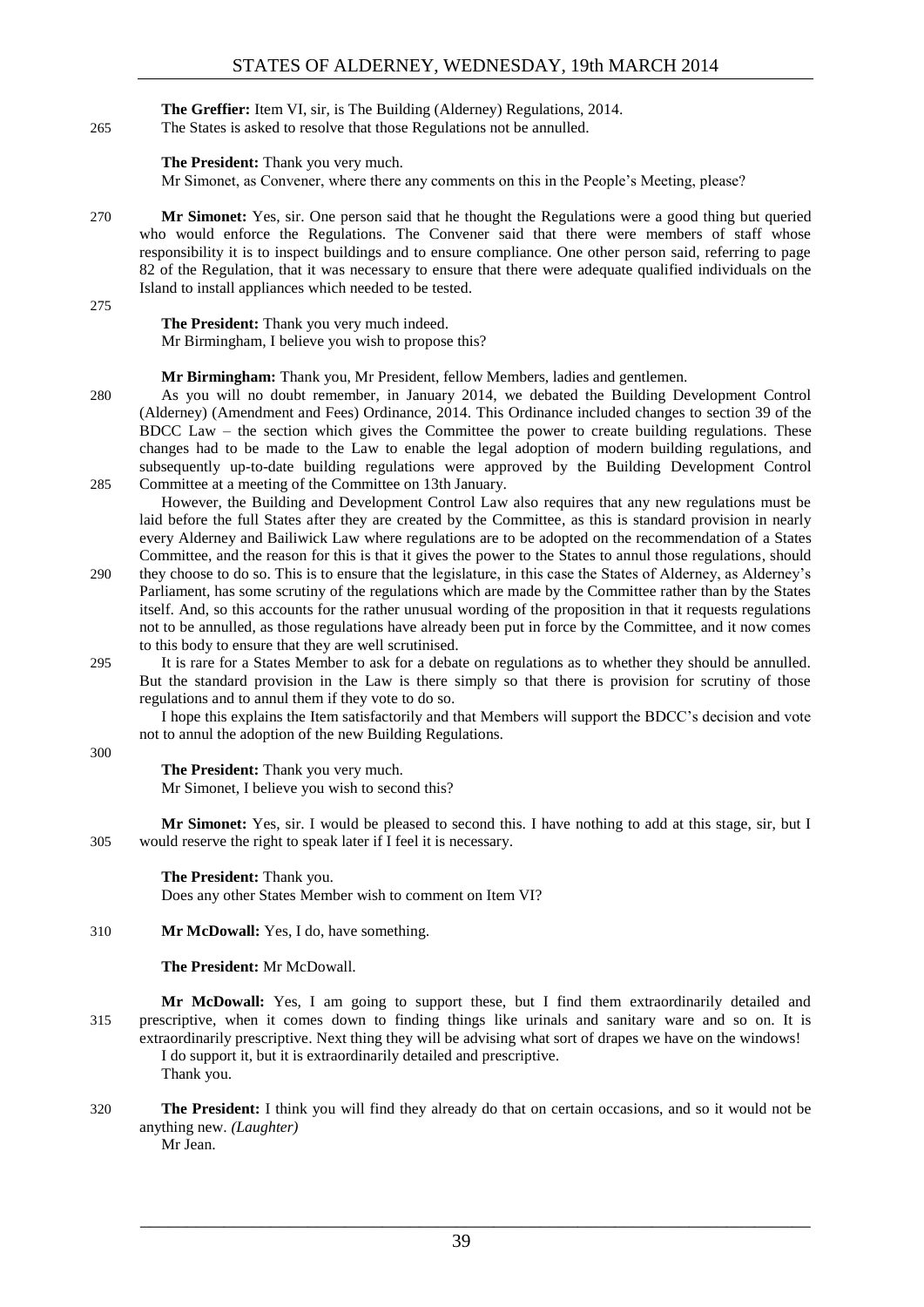**Mr Jean:** Sir, Members of the States, in speaking of Part I of the Building Regulations Statutory 325 Instrument 2014, on page 14, EU Regulations are mentioned, with or without modification, extended or applied. Have any modifications been applied for by the Building and Development Control Committee?

On the same page, under the heading Part II, Approved Documents:

'(a) issue any document or part of a document (whether or not prepared by the Committee), or (b) approve any document or part of a document issued or proposed to be issued otherwise than by the Committee, if in the opinion of the Committee the document or part of the document is suitable for that purpose.

Page 1, paragraph (4):

'(4) The Committee may amend an Approved Document or any part thereof – (a) by issuing a revision of it, or (b) by approving any revision or proposed revision of it. (5) The Committee may rescind an Approved Document or any part thereof.'

- 330 This power in the hands of such an inexperienced Committee is a real concern to me. This kind of discretion should be for the full States alone. I also worry about this kind of power which could lead to customer documentation being treated in the same way, if those documents did not meet with the Committee approval.
- On page 32, which talks about insulation to British standard and EU regulations standardisation just to 335 echo a few in slightly more detail than Mr McDowall's points of over-readiness to be verbose – we should take care to remember there is no grant system for insulation here in Alderney or any measures of this nature open to Alderney residents, unlike the UK and the EU.

Pages 33 and 34 show the Committee is increasing its powers over heating installation or structural design. Again, all these proposals will be in place if passed by February 2014, and are – with the assurances 340 of Mr Birmingham – already in use, which I am surprised at, before they come to the full States. Has anyone thought about the expense for the public and will this be another blow to an industry just showing

some signs of recovery?

Again on page 43, another EU regulation on energy performance of buildings.

My view is loose application in such a fragile economy as Alderney's is the right approach now.

- 345 On page 50, Fire and Safety, I am in now way critical of proper fire regulations, but what does concern me, sir, is the difficulties being encountered by members of the public while these regulations are being implemented. Where can they find the money, especially as last year with the EFC Committee, I did explore at one of our monthly meetings, whilst I was Chairman during 2013, these concerns?
- I notice in the January agenda of the now General Services Committee, changed name, the Fire Officers 350 have told that Committee there will be no need for them to attend a meeting in 2014, as was my proposal in 2013 that they would visit again owing to dispute. Please keep a watch over these matters on behalf of the public at the General Services Committee, and I am asking the Chairman to particularly bear that in mind for me.
- 355 **The President:** Mr Jean, with all due respect, we are talking about the building regulations.

**Mr Jean:** I am sorry, but this is all together in the building regulations, sir, if you will forgive me.

**The President:** Okay, carry on.

360

**Mr Jean:** I am coming off that subject now. I do not care to dwell on it, on behalf of the public at GSC Committee level.

- Should in the case of dispute with members of our business community, as was the case last year, when I invited the Fire Officers, on page 86, we will see the mention of a possible breach of documentation, 365 which may be relied on in court proceedings, it is intended that most such approved documents will be Guernsey technical standard issue and that the Guernsey building regulations with modification to reflect any difference in the requirements in Alderney. Can I ask the Chairman of Building and Development Control, throughout all of these new Laws that you are proposing, has the Building and Development Control Committee asked for any modifications on Alderney's behalf which would make these proposals a 370 better fit for Alderney in this climate, whose circumstances are so different from those of Guernsey?
	- And finally, winding up, sir, on page 87, Part VI contains new powers for the Committee to issue completion certificates certifying that the requirements of these regulations specified in the certificates have been met. I think at this stage without the results of the Arup's Review, I am worried about the cost implications on a severely weakened economy.
- 375 I urge Members to vote against these proposals.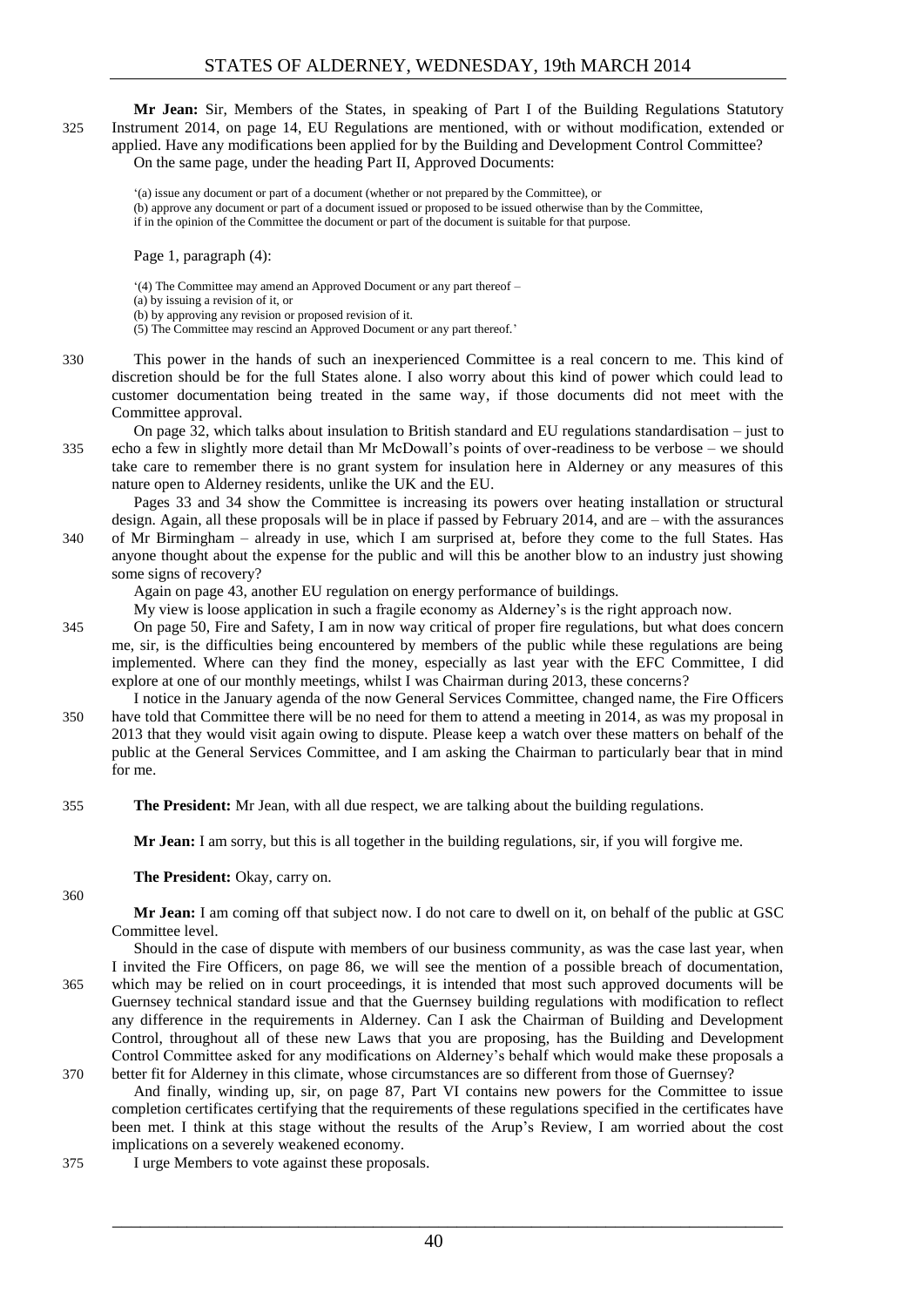**The President:** Thank you very much, Mr Jean. Does any other Member wish to speak on Item VI? Mr Tugby.

- 380 **Mr Tugby:** Sir, I read these the other night, and then I read them again last night, because I could not believe some of the nonsense that is in them. It is absolutely ridiculous some of the… We are supposed to be making building easier, and when you read through this – well, the person who drew them up no doubt earned a lot of money for doing it all – and you need a lawyer to go through the ordinary things. It is absolutely ridiculous. Some of the daft things...
- 385 What is a demolition? I think anybody knows what demolition is! Another thing is what is a flat? What is a house? God, what are we…? And then the best one yet is you have got to have water going to your urinal or bidet. You could get in quite a mess if you did not have water going to the bidet, I can assure you. *(Laughter)* It is just unbelievable.
- I thought we were going to rewrite the laws to make things much more simple and straightforward. All 390 we are doing is adding more regulations. My son is building a place in England and because it does not extend it by more than four metres, he has not even got to get planning permission and here, well, you have got to get planning permission to put water and everything! It is common sense, half of it.

Well, I definitely will not vote for them.

395 **The President:** Thank you very much, Mr Tugby. Any other Member? Mr Roberts.

**Mr Roberts:** I think that us comparing ourselves with the EU and England, this is a totally different ball game in Alderney. We need a tailor made… I agree that changes are needed, there are changes needed, but 400 Alderney is Alderney. It is a very, very different place from living on the mainland, to me, and I think that this is premature and needs to be tailor made to fit Alderney.

I will be voting against this.

**The President:** Thank you very much, Mr Roberts. 405 Does any other Member wish to speak?

**Mr Simonet:** Just briefly to say, sir, that –

**The President:** Mr Simonet, just please wait a minute. You can in a minute, but if you are exercising 410 your reserved right, (**Mr Simonet:** Yes.) then please go ahead.

#### **Mr Simonet:** Thank you, sir.

It is just to say briefly, these are standard regulations and they are accepted almost anywhere in the Western world. They are there for good reason. It is to see that building practices are adhered to, otherwise 415 they become dangerous. They become failsafe in fact and they fail… Building regulations have to be in place if building is to progress and be built to a fair and proper standard. That is all these regulations do.

#### **The President:** Thank you, Mr Simonet.

Does any other Member wish to speak on these regulations? No?

420 In that case, Mr Birmingham, would you care to sum up?

#### **Mr Birmingham:** Yes, thank you very much.

I have no disagreement with Members who are concerned with unnecessary regulation. I share that opinion. But this is not what building regulations are really about. Building regulations are about safety and 425 having good solid structural building in place, and they are a protection for the public as well, against cowboy building, as one example.

Mr Jean raised one point which was relating to having not necessarily having it imposed on you, but there is a section within the Law that does allow someone to appeal a decision. So there is the ability to appeal a decision made in building regulations. One other consideration that must be remembered is that the 430 regulations that we are bringing in, we are updating from, I think it is the 1978 regulations, to ones that are

actually still not the most modern.

In the case of some of the standards involving electrical fitting, for example, many electrical contractors actually have to undertake their work to a higher standard even than the building regulations actually state within this Law, and the reason is as a member of let us say a group such as NAPIT that would be

435 regulatory for electricians, for them to actually be able to be in compliance with their insurance obligations, for their certificate, they actually have to go up to much more modern standards than actually even our building regulations would state. And in fact this is very much the general case. Nearly all builders these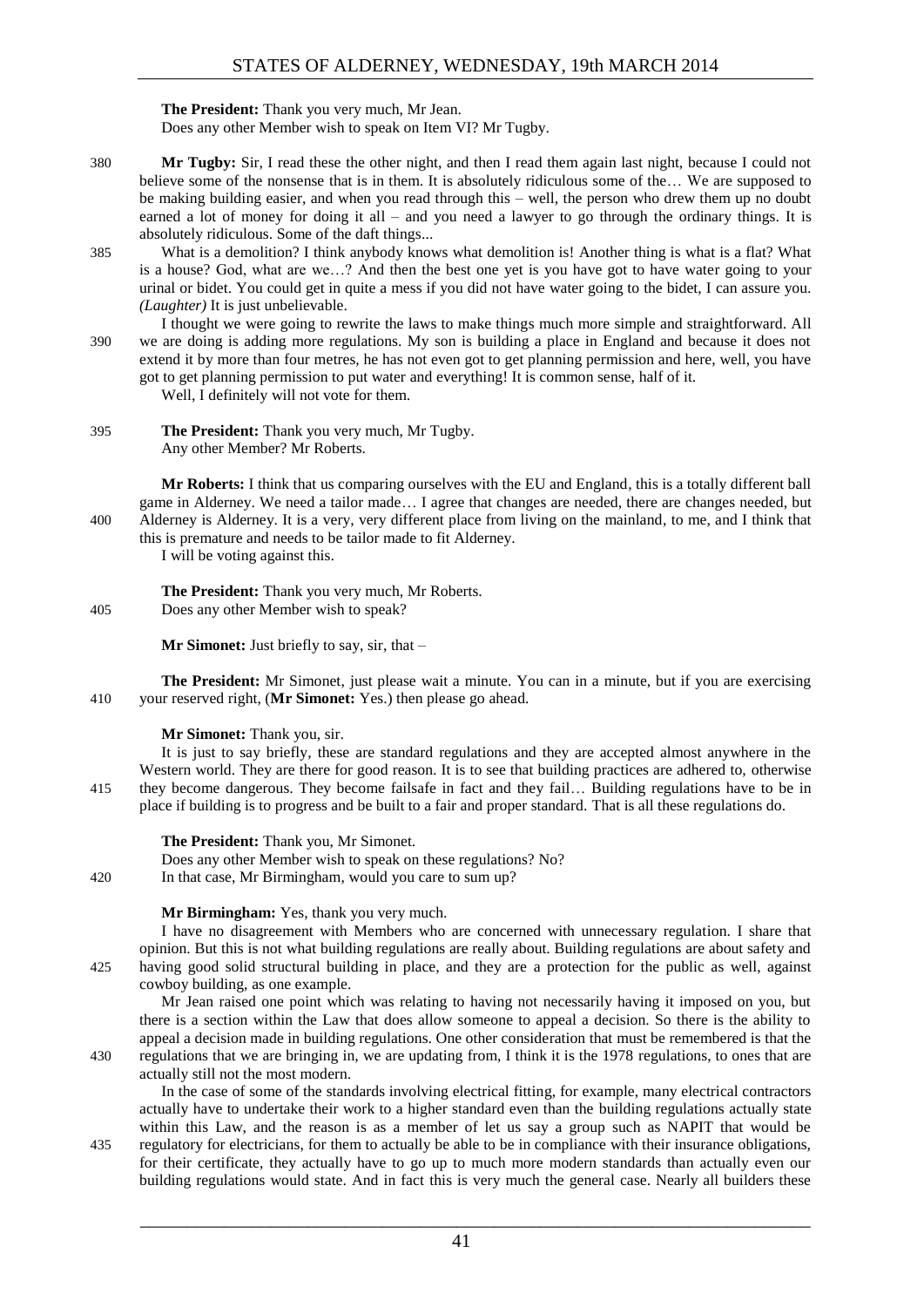days will actually be working to these modern standards. This is a case of the States catching up with the real world, rather than the States enforcing things on to what is happening already.

440 As Mr Tugby does point out, there are some rather obvious statements made within the regulations, but unfortunately that is just the way it is with many legal documents. You have to make sure that you have those particular definitions in place, so that there is no confusion.

One other issue was mentioned which Mr Jean I think was also very concerned about, about the issues of fire safety and I am aware, as he no doubt is, that there have been some issues relating to fire inspections. 445 But of course, fire officers are dealing with the Fire Safety Law rather than the building regulations. This is where we are dealing with the construction of new buildings, to ensure that there are adequate protections in place for the people who will be living and working in that building if a fire should take place.

For me, I think there is nothing scary within these regulations. As I have said, they are pretty much already standard. They are pretty much already used by most builders, plumbers, electricians and other 450 contractors. Therefore I think this is just an issue for us bringing ourselves more up to date than we currently are. And I would ask the Members not to annul them.

#### **The President:** Thank you very much.

Madam Greffier, would you please put that to the vote?

#### **The Greffier:** Sir.

*A vote was taken and the results were as follows:*

| FOR           | <b>AGAINST</b> |
|---------------|----------------|
| Mr Birmingham | Mr Tugby       |
| Mr Berry      | Mr Jean        |
| Mr Harvey     | Mr Roberts     |
| Mr Simonet    |                |
| Mr McDowall   |                |
| Mr Rowley     |                |

#### 460

455

**The Greffier:** That is carried, sir.

**The President:** Thank you very much indeed.

#### **VII. St Anne's Church Repair Works 2014 – Budget and works approved**

<span id="page-11-0"></span>*Item VII.*

*The States is asked to resolve:*

*a) To approve a budget of £119,000 from the Capital Account which includes the repair work, a small contingency, and professional fees for the 2014 repair work to St Anne's Church.* 

*b) To approve that the 2014 repair works at St Anne's Church is undertaken by the Vaudin Stonemasons.* 

*c) To approve that the supervision and project management work is undertaken by Lovell Ozanne & Partners* 

465 **The President:** In which case, we will move on to Item VII, please.

#### **The Greffier:** Item VIII is St Anne's Church Repair Works 2014.

The States is asked to approve a budget of £119,000 from the Capital Account which includes the repair work, a small contingency, and professional fees for the 2014 repair work to St Anne's Church; to approve 470 the 2014 repair works at St Anne's Church undertaken by the Vaudin Stonemasons; to approve that the supervision and project management work is undertaken by Lovell Ozanne & Partners.

**The President:** Thank you very much indeed.

Mr Simonet, were there any comments on this Item, please – as Convener?

**Mr Simonet:** Yes, sir. One person asked whether this was additional work which had been uncovered during the current works. It was confirmed that this work had been anticipated when the original scope of the work was prepared in 2011.

\_\_\_\_\_\_\_\_\_\_\_\_\_\_\_\_\_\_\_\_\_\_\_\_\_\_\_\_\_\_\_\_\_\_\_\_\_\_\_\_\_\_\_\_\_\_\_\_\_\_\_\_\_\_\_\_\_\_\_\_\_\_\_\_\_\_\_\_\_\_\_\_

42

475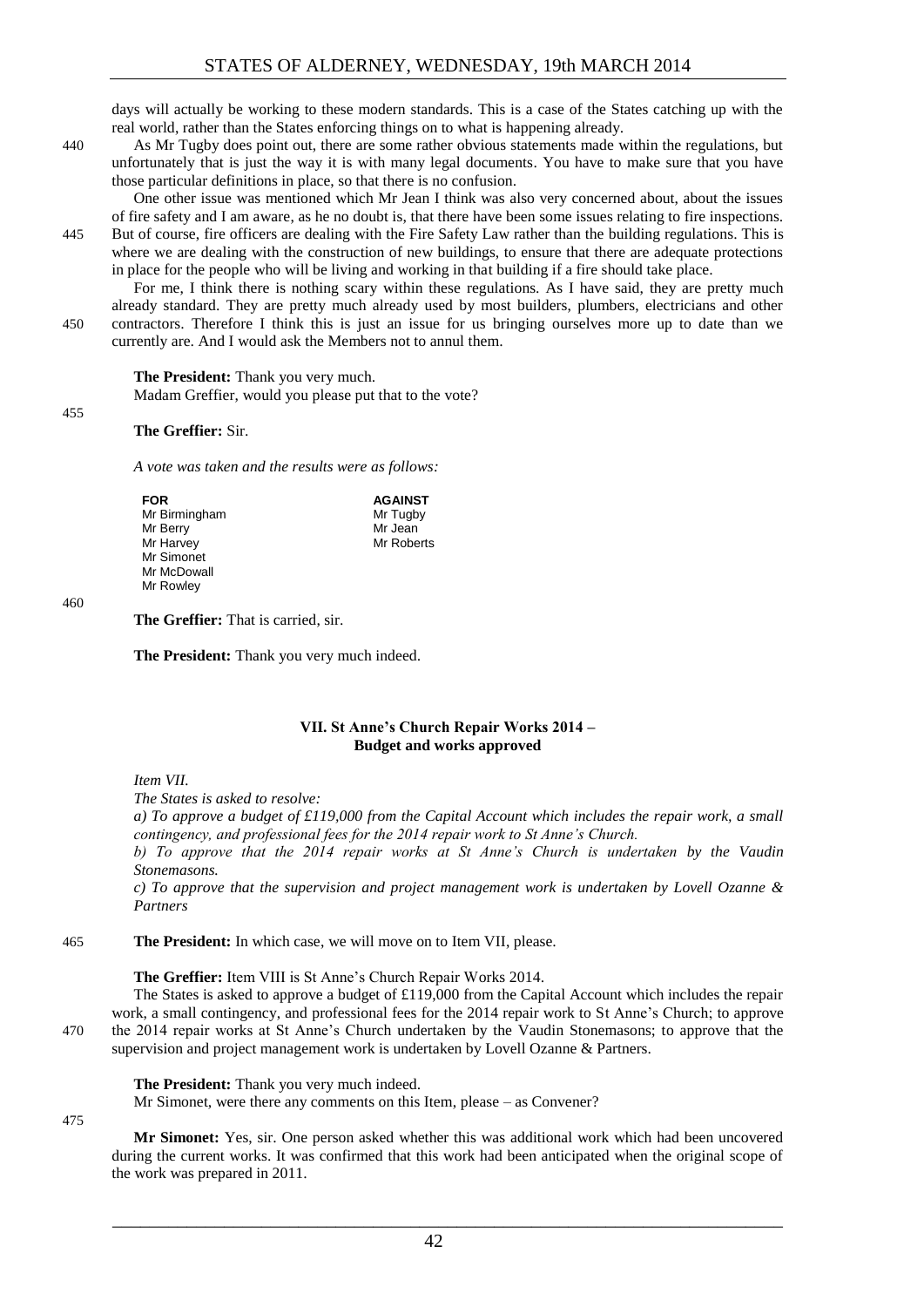#### STATES OF ALDERNEY, WEDNESDAY, 19th MARCH 2014

**The President:** Thank you very much.

480 Just so everybody is clear, it will be my intention to take all three of these resolutions (a), (b) and (c) as one resolution, unless we have anybody speaking against this, in which case we will take them all separately.

Mr Rowley, I believe you wish to propose this?

485 **Mr Rowley:** Yes, that is right.

**The President:** Could you please include your opening speech with your proposition?

**Mr Rowley:** Yes. Well, it is just ongoing work on the Church… It has already been agreed.

**The President:** And you are proposing?

**Mr Rowley:** I am proposing.

495 **The President:** Mr Berry, I believe you wish to second this?

**Mr Berry:** I wish to second it, sir, and reserve my right to speak if necessary.

**The President:** Thank you very much, Mr Berry.

500 Does any other Member wish to speak on this particular Item? Yes?

**Mr McDowall:** Yes I do, and I had better declare a spiritual interest, as I am the Treasurer of the Church.

- A couple of points, I just want to emphasise that this was all part of the approved Budget for 2014. I 505 think it is important that people understand and remember that.
	- I would also hope candidly that Lovell Ozanne and Partners are a little more diligent in terms of their physical presence and in terms of their project management supervision. Thank you.
- 510 **The President:** Thank you very much, Mr McDowall. Does any other Member wish to speak on this? Mr Jean.

**Mr Jean:** Briefly, to say just how pleased I am that this work is commencing and how important this building is to Alderney. We are so lucky to have such a treasure in our midst and we all enjoy it, whether 515 religious or not. When we walk around the building, when we walk in the building, we are just amazed by

it. We are very lucky to have it. Let us conserve it and look after it for all time. Thank you, sir.

**The President:** Thank you very much indeed.

- 520 Does any other Member wish to speak on Item VII?
	- In which case, Madam Greffier, we will take this, as I said earlier, as one vote. If anybody votes against it, then I will take them all separately.

#### **The Greffier:** Sir.

525

490

*A vote was taken and the results were as follows:*

| <b>FOR</b>    | <b>AGAINST</b> |
|---------------|----------------|
| Mr Tugby      | None           |
| Mr Birmingham |                |
| Mr Berry      |                |
| Mr Jean       |                |
| Mr Harvey     |                |
| Mr Simonet    |                |
| Mr McDowall   |                |
| Mr Rowley     |                |
| Mr Roberts    |                |
|               |                |

530

**The President:** Thank you very much. That is unanimous.

**The Greffier:** Sir.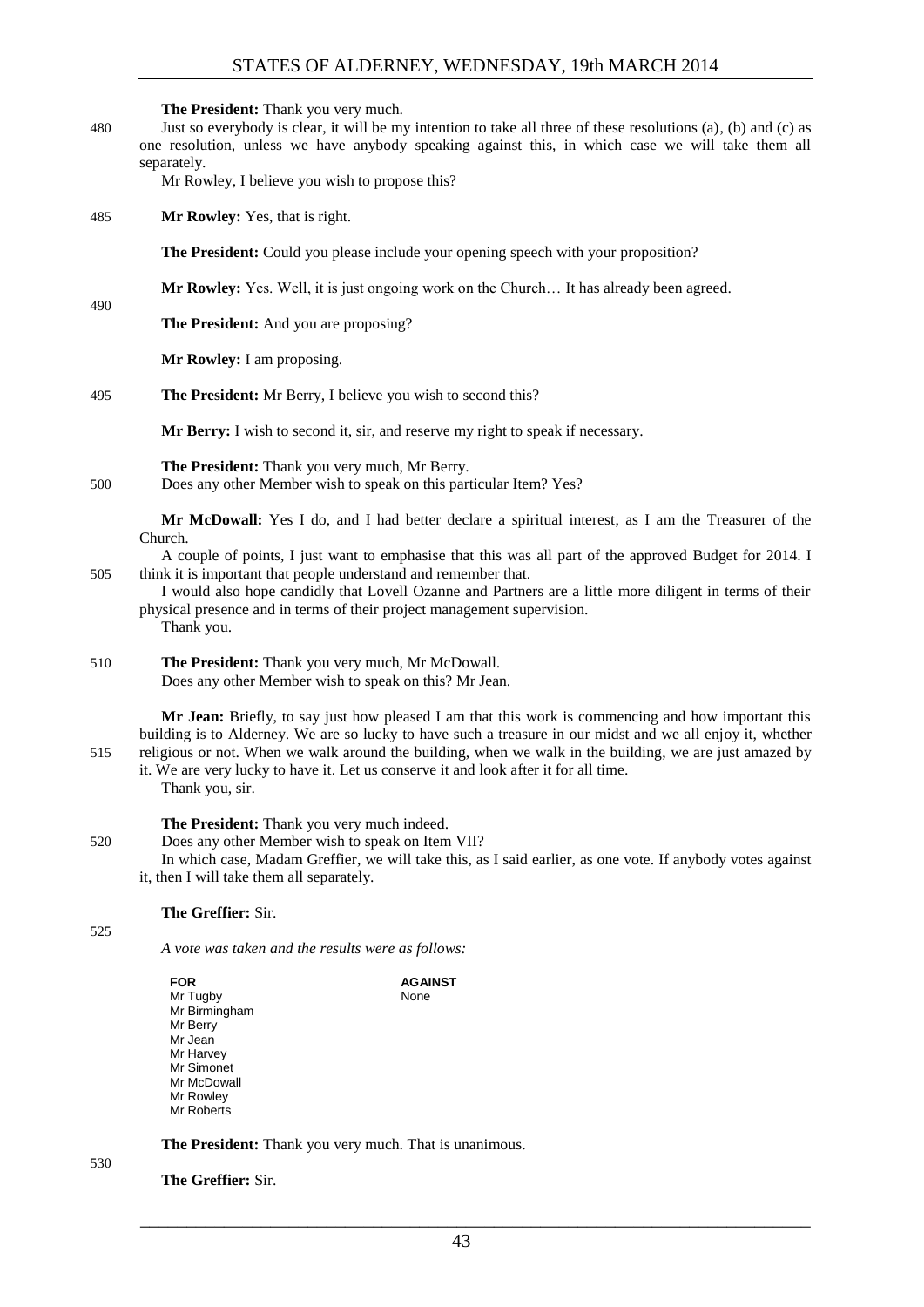#### **VIII. Road Resurfacing Contract 2014 – Capital funding approved**

#### <span id="page-13-0"></span>*Item VIII.*

*The States is asked to approve capital funding up to the value of £250,000 from the Capital Account for the 2014 road repair works to be undertaken by Ronez Limited, based on the tendered schedule of rates in accordance with the tender documents.*

**The President:** We move on to Item VIII, please.

**The Greffier:** Sir, Item VIII is the Road Resurfacing Contract for 2014.

535 The States is asked to approve capital funding up to the value of £250,000 from the Capital Account for the 2014 road repair work to be undertaken by Ronez Limited, based on the tendered schedule of rates in accordance with the tender documents.

**The President:** Thank you very much indeed.

540 Mr Simonet, as Convener?

**Mr Simonet:** Yes, sir. There is just one item and it was queried whether there was a list of the work to be undertaken. It was pointed out that the work programme had been agreed at the General Services Committee meeting in February and that the public had been consulted.

545

**The President:** Thank you very much. Mr Rowley, I believe you wish to propose this?

**Mr Rowley:** Yes, that is right, sir, and there is nothing really I want to say about it.

**The President:** Thank you very much. Mr Berry, I believe you wish to second this?

**Mr Berry:** I wish to second it, sir, and reserve my right to speak if necessary.

#### 555

550

**The President:** Thank you very much indeed. Does any other Member wish to speak on the road resurfacing? Mr Birmingham?

#### **Mr Birmingham:** Thank you.

560 Yes, just quickly I would say that I will be supporting this Item. But I am particularly delighted actually that the GSC have moved towards a bi-annual contract. I am sure most of us living here will remember every year having Ronez over and them doing the work, but of course that means there are mobilisation costs involved for them coming each year, which actually was not cost-effective. So having a bi-annual contract like this probably means that we are saving something in the region of about £30,000 which 565 actually goes towards the cost of fixing the roads, and that has to be a good thing. I congratulate General Services for taking that route.

**The President:** Thank you very much indeed. Does any other Member wish to speak on Item VIII?

570 Mr Berry, do you wish to exercise your reserved right?

**Mr Berry:** I wish, yes, to give some understanding to the Members and to the general public, what Mr Birmingham has mentioned is quite correct. We saw fit to go to a bi-annual means of repairing our roads because of the cost-effective way of doing it, and not having to pay the fees for getting Ronez over on a 575 yearly basis. And as the General Services Committee Member responsible for looking after roads and so forth, we have given due credence to the needs of the people as to how they wish the roads to be repaired and where the problems are. I, as my responsibility, have also pointed out, and Members may be aware of this, and the general public can be made aware of it, that I am hoping potholing will be done as part of this, and I shall put it to the Committee.

- 580 So it may be inconvenient at times when roads are closed, and I thank the public for their forbearance at times like this.
	- Thank you, sir.

**The President:** Thank you very much, Mr Berry.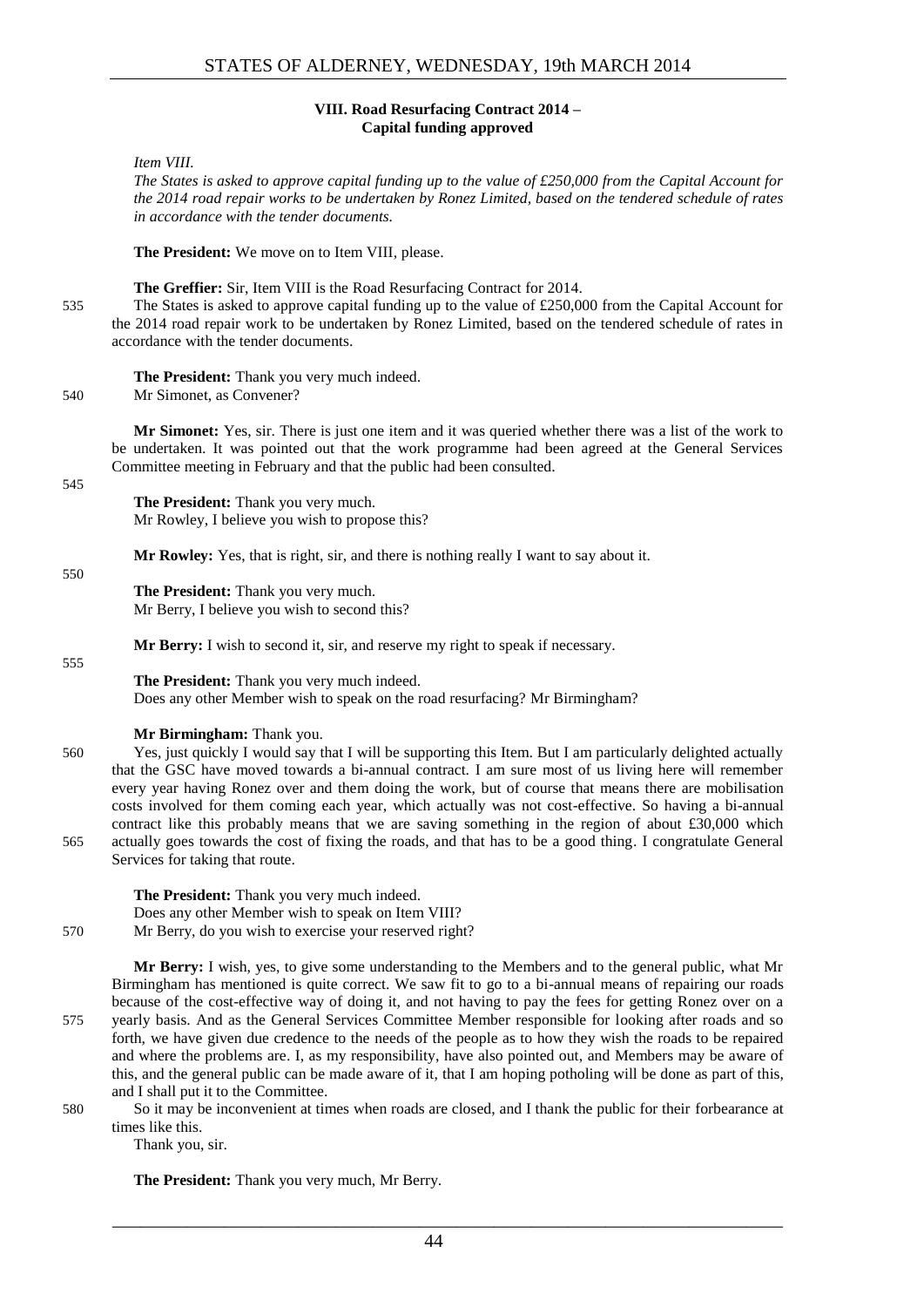#### 585 Mr Rowley do you wish to sum up?

**Mr Rowley:** Well, nothing much to say really, sir. It is just the usual annual resurfacing work that has been ongoing for some time –

590 **The President:** Thank you very much

**Mr Rowley:** – and I am glad to see it happening, because…

**The President:** Thank you. 595 Madam Greffier, would you put that to the vote, please?

**The Greffier:** Sir.

*A vote was taken and the results were as follows:*

600

**FOR** Mr Tugby Mr Birmingham Mr Berry Mr Jean Mr Harvey Mr Simonet Mr McDowall Mr Rowley Mr Roberts **AGAINST** None

**The Greffier:** That is passed, sir.

#### **IX. The Alderney (Application of Legislation) (Food and Drugs) Ordinance, 2014 – Approved**

<span id="page-14-0"></span>*Item IX. The States is asked to approve: 'The Alderney (Application of Legislation) (Food and Drugs) Ordinance, 2014'.*

**The President:** We move to Item IX, please.

605 **The Greffier:** Item IX, sir, is The Alderney (Application of Legislation) (Food and Drugs) Ordinance, 2014. The States is asked to approve that Ordinance.

**The President:** Thank you very much. Mr Simonet, as Convener, were there any comments on this Item?

**Mr Simonet:** No comments on this Item.

**The President:** Thank you very much. Mr Simonet, I believe you wish to propose this?

615

610

**Mr Simonet:** I do indeed, sir. This has appeared on the Billet before. It was then found that it needed some slight redrafting. These drafting issues have now been resolved and it comes back here for us to vote it through if we see fit.

620 **The President:** Thank you very much. Mr Harvey, I believe you wish to second this?

**Mr Harvey:** I do, Mr President yes, indeed. I am prepared to second this. Thank you.

625 **The President:** Thank you very much indeed. Does any Member wish to speak on Item IX? Nobody wishes to speak? Mr Simonet, do you wish to say any more to sum up or are you happy?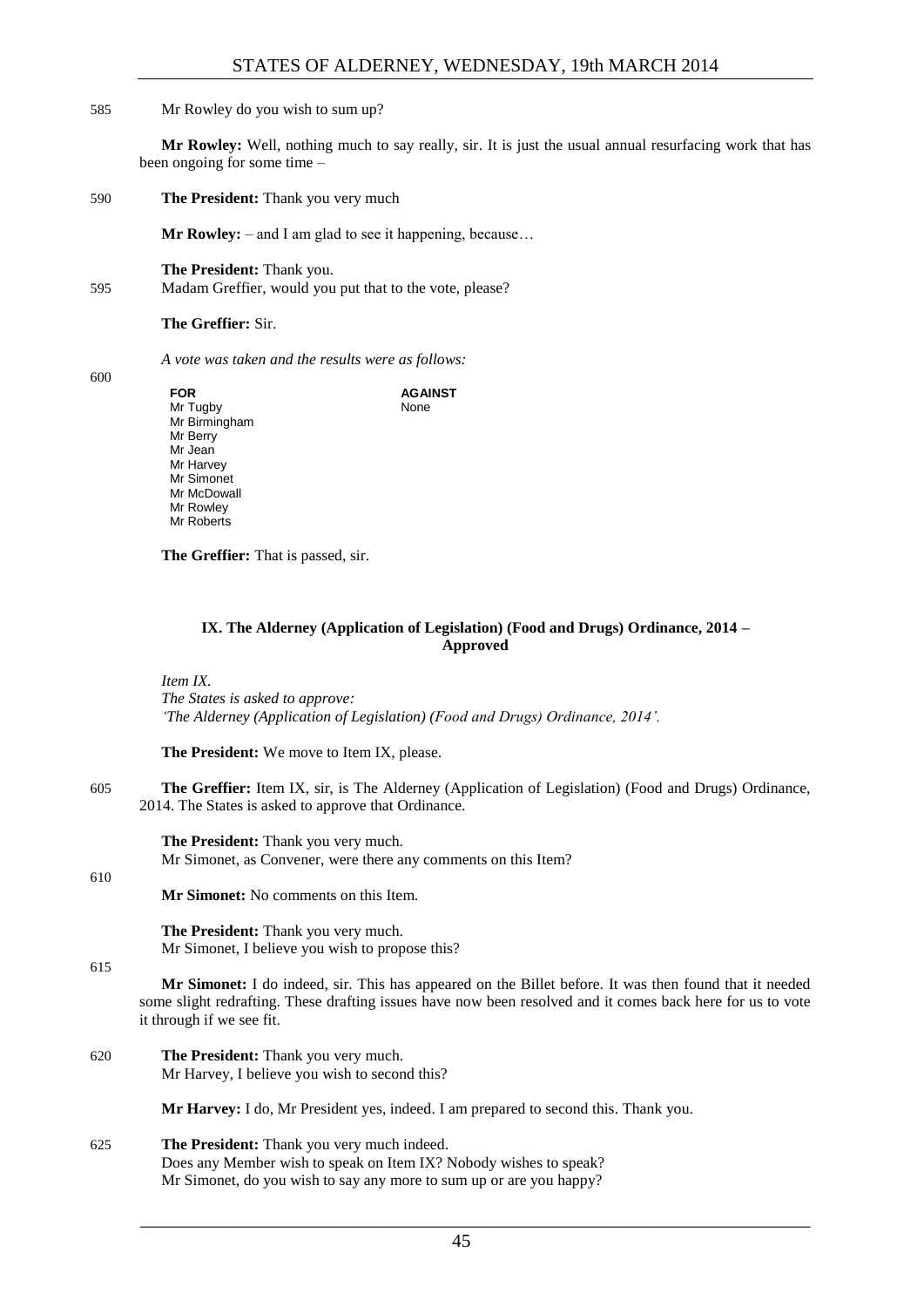**Mr Simonet:** No, I have nothing further to add, sir.

630 **The President:** Madam Greffier, I think we can take that as passed. (**The Greffier:** Sir.) Thank you very much indeed.

#### <span id="page-15-0"></span>**X. The Separation, Maintenance and Affiliation Proceedings (Alderney) (Amendment) Law, 2014 – Projet de Loi approved**

*Item X.*

*The States is asked to approve the Projet de Loi entitled 'The Separation, Maintenance and Affiliation Proceedings (Alderney) (Amendment) Law, 2014', and to request the President to seek the Sanction of Her Most Excellent Majesty in Council for it to have the force of Law in the Island of Alderney.*

**The President:** We move to Item X.

**The Greffier:** Sir, Item X is The Separation, Maintenance and Affiliation Proceedings (Alderney) 635 (Amendment) Law, 2014.

The States is asked to amend that Law, and to request the President to seek the Sanction of Her Most Excellent Majesty in Council for it to have the force of Law in the Island of Alderney.

**The President:** Thank you very much indeed.

640 Mr Simonet, as Convener?

**Mr Simonet:** There were no comments on this Item, sir.

**The President:** Thank you very much.

645 Mr Simonet, I understand you wish to propose this?

**Mr Simonet:** Yes, indeed, I do, sir, and this is, as you see, the Separation, Maintenance and Affiliation Proceedings. It is really to attach the powers to arrest where there has been a breach in the injunction issued by the court in the case of domestic violence, and I must say that seems a very good amendment.

650

**The President:** Thank you very much, Mr Simonet.

**Mr Simonet:** Not that I have suffered from it myself. *(Laughter)*

655 **The President:** Mr Roberts, I believe you wish to second this?

**Mr Roberts:** Yes, I do, I cannot believe that… This is one Law in Alderney that really does need upgrading. It is here partially because there is no provision and no protection for any partner. So, yes I do, I would like to second this.

660

**The President:** Thank you very much, Mr Roberts. Does any other Member wish to speak on Item X? No? Mr Simonet, do you wish to sum up, or are you happy?

665 **Mr Simonet:** I am quite happy, sir.

**The President:** Thank you very much. Madam Greffier, I think that is carried. I have not heard anyone speak against it.

670 **The Greffier:** Thank you, sir.